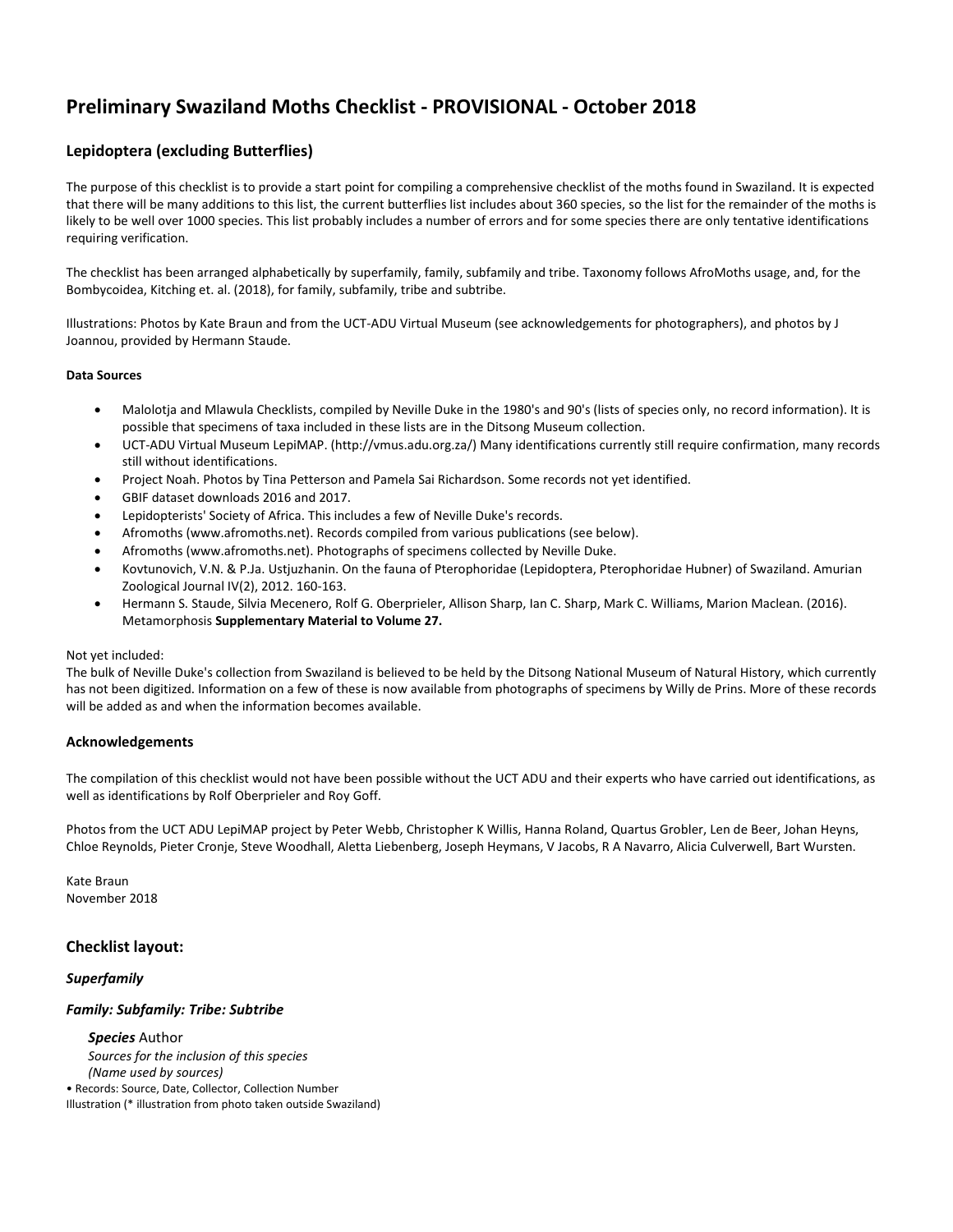## Checklist Arrangement

| Superfamily  | Family             | Subfamily          | <b>Tribe</b>              | SubTribe                  |
|--------------|--------------------|--------------------|---------------------------|---------------------------|
| Adeloidea    | Adelidae           | Nematopogoninae    |                           |                           |
| Alucitoidea  | Alucitidae         |                    |                           |                           |
| Bombycoidea  | Bombycidae         | Bombycinae         |                           |                           |
|              | Brahmaeidae        |                    |                           |                           |
|              | Eupterotidae       | Ganisa-Group       |                           |                           |
|              | Eupterotidae       | Janinae            |                           |                           |
|              | Eupterotidae       | Striphnopteryginae |                           |                           |
|              | Saturniidae        | <b>Bunaeinae</b>   | Bunaeini                  |                           |
|              | Saturniidae        | <b>Bunaeinae</b>   | Micragonini               |                           |
|              | Saturniidae        | <b>Bunaeinae</b>   | Urotini                   |                           |
|              | Saturniidae        | Saturniinae        | Attacini                  |                           |
|              | Saturniidae        | Saturniinae        | Saturniini                |                           |
|              | Sphingidae         | Macroglossinae     | Macroglossini             | Choerocampina             |
|              | Sphingidae         | Macroglossinae     | Macroglossini             | Macroglossina             |
|              | Sphingidae         | Smerinthinae       | "Polyptychus Genus-Group" |                           |
|              | Sphingidae         | Smerinthinae       | Ambulycini                |                           |
|              | Sphingidae         | Smerinthinae       | Leucophlebiini            |                           |
|              | Sphingidae         | Sphinginae         | Sphingini                 | "Psilogramma Genus-Group" |
|              | Sphingidae         | Sphinginae         | Sphingini                 | Acherontiina              |
|              | Sphingidae         | Sphinginae         | Sphingini                 | Sphingina                 |
| Cossoidea    | <b>Brachodidae</b> | <b>Brachodinae</b> |                           |                           |
|              | <b>Brachodidae</b> | Phycodinae         |                           |                           |
|              | Cossidae           | Cossinae           |                           |                           |
|              | Cossidae           | Zeuzerinae         |                           |                           |
|              | Metarbelidae       |                    |                           |                           |
|              | Sesiidae           | Sesiinae           | Paranthrenini             |                           |
|              | Sesiidae           | Sesiinae           | Sesiini                   |                           |
|              | Sesiidae           | Sesiinae           | Synanthedonini            |                           |
| Drepanoidea  | Drepanidae         | Drepaninae         |                           |                           |
|              | Drepanidae         | Thyatirinae        |                           |                           |
| Gelechioidea | Cosmopterigidae    | Cosmopteriginae    |                           |                           |
|              | Depressariidae     | Ethmiinae          |                           |                           |
|              | Gelechiidae        | Dichomeridinae     |                           |                           |
|              | Gelechiidae        | Gelechiinae        |                           |                           |
|              | Lecithoceridae     | Lecithocerinae     |                           |                           |
|              | Scythrididae       | Scythridinae       |                           |                           |
|              | Stathmopodidae     | Stathmopodinae     |                           |                           |
| Geometroidea | Geometridae        | Desmobathrinae     |                           |                           |
|              | Geometridae        | Ennominae          |                           |                           |
|              | Geometridae        | Ennominae          | Abraxini                  |                           |
|              | Geometridae        | Ennominae          | Boarmiini                 |                           |
|              | Geometridae        | Ennominae          | Caberini                  |                           |
|              | Geometridae        | Ennominae          | Cassymini                 |                           |
|              | Geometridae        | Ennominae          | Diptychini                |                           |
|              | Geometridae        | Ennominae          | Ennomini                  |                           |
|              | Geometridae        | Ennominae          | Eutoeini                  |                           |
|              | Geometridae        | Ennominae          | Gnophini                  |                           |
|              | Geometridae        | Ennominae          | Gonodontini               |                           |
|              | Geometridae        | Ennominae          | Hypochrosini              |                           |
|              | Geometridae        | Ennominae          | Lithinini                 |                           |
|              | Geometridae        | Ennominae          | Macariini                 |                           |
|              | Geometridae        | Ennominae          | Nacophorini               |                           |
|              | Geometridae        | Ennominae          | Scardamiini               |                           |
|              | Geometridae        | Geometrinae        |                           |                           |
|              | Geometridae        | Geometrinae        | Comibaenini               |                           |
|              | Geometridae        | Geometrinae        | Comostolini               |                           |
|              | Geometridae        | Geometrinae        | Heliotheini               |                           |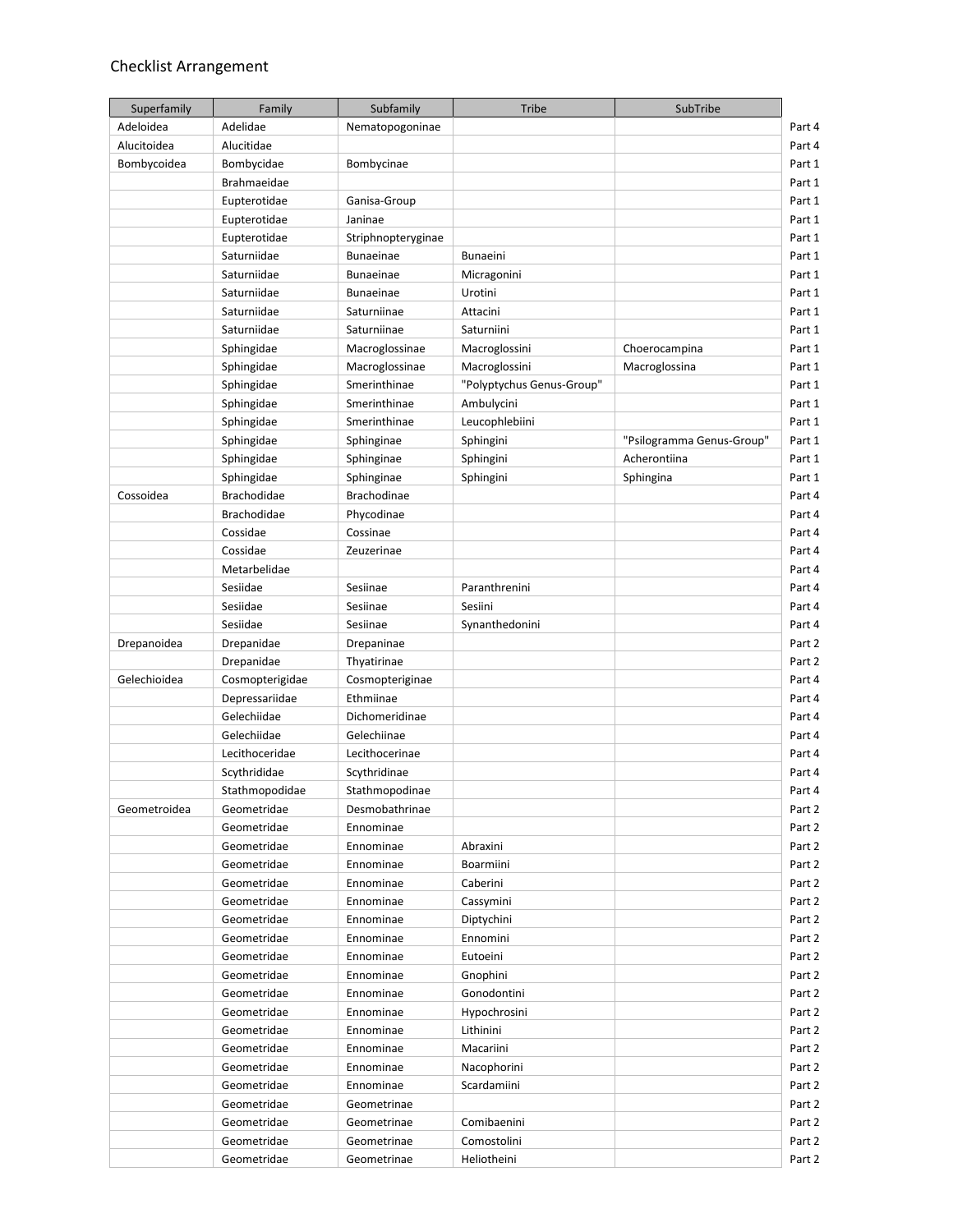|                 | Geometridae            | Geometrinae          | Hemistolini           |                      | Part 2 |
|-----------------|------------------------|----------------------|-----------------------|----------------------|--------|
|                 | Geometridae            | Geometrinae          | Hemitheini            |                      | Part 2 |
|                 | Geometridae            | Geometrinae          | Microloxiini          |                      | Part 2 |
|                 | Geometridae            | Geometrinae          | Pseudoterpnini        |                      | Part 2 |
|                 | Geometridae            | Geometrinae          | Thalerini             |                      | Part 2 |
|                 | Geometridae            | Larentiinae          |                       |                      | Part 2 |
|                 | Geometridae            | Larentiinae          | Asthenini             |                      | Part 2 |
|                 | Geometridae            | Larentiinae          | Eupitheciini          |                      | Part 2 |
|                 | Geometridae            | Larentiinae          | Larentiini            |                      | Part 2 |
|                 | Geometridae            | Larentiinae          | Melanthiini           |                      | Part 2 |
|                 | Geometridae            | Larentiinae          | Perizomini            |                      | Part 2 |
|                 | Geometridae            | Larentiinae          | Scotopterygini        |                      | Part 2 |
|                 | Geometridae            | Larentiinae          | Xanthorhoini          |                      | Part 2 |
|                 | Geometridae            | Sterrhinae           |                       |                      | Part 2 |
|                 | Uraniidae              | Epipleminae          |                       |                      | Part 2 |
|                 | Uraniidae              | Microniinae          |                       |                      | Part 2 |
| Gracillarioidea | Gracillariidae         | Phyllocnistinae      |                       |                      | Part 4 |
| Hepialoidea     | Hepialidae             |                      |                       |                      | Part 4 |
| Hyblaeoidea     | Hyblaeidae             |                      |                       |                      | Part 4 |
|                 | Prodidactidae          |                      |                       |                      | Part 4 |
| Lasiocampoidea  | Lasiocampidae          | Lasiocampinae        | Lasiocampini          |                      | Part 1 |
|                 | Lasiocampidae          | Lasiocampinae        | Malacosomatini        |                      | Part 1 |
| Noctuoidea      | (family not specified) |                      |                       |                      | Part 3 |
|                 | Erebidae               | Aganainae            |                       |                      | Part 3 |
|                 | Erebidae               | Anobinae             |                       |                      | Part 3 |
|                 | Erebidae               | Arctiinae            | Arctiini              |                      | Part 3 |
|                 | Erebidae               | Arctiinae            | Eilemini              | <b>Footman Moths</b> | Part 3 |
|                 | Erebidae               | Arctiinae            | <b>Incertae Sedis</b> |                      | Part 3 |
|                 | Erebidae               | Arctiinae            | Syntomini             |                      | Part 3 |
|                 | Erebidae               | Arctiinae            | Tinoliinae            |                      | Part 3 |
|                 | Erebidae               | Boletobiinae         |                       |                      | Part 3 |
|                 | Erebidae               | Boletobiinae         | Phytometrini          |                      | Part 3 |
|                 | Erebidae               | Calpinae             |                       |                      | Part 3 |
|                 | Erebidae               | Calpinae             | Calpini               |                      | Part 3 |
|                 | Erebidae               | Erebinae             |                       |                      | Part 3 |
|                 | Erebidae               | Erebinae             | Acantholipini         |                      | Part 3 |
|                 |                        |                      |                       |                      | Part 3 |
|                 | Erebidae               | Erebinae<br>Erebinae | Audeini<br>Catocalini |                      | Part 3 |
|                 | Erebidae               |                      |                       |                      |        |
|                 | Erebidae               | Erebinae             | Erebini               |                      | Part 3 |
|                 | Erebidae               | Erebinae             | Euclidiini            |                      | Part 3 |
|                 | Erebidae               | Erebinae             | Hulodini              |                      | Part 3 |
|                 | Erebidae               | Erebinae             | Hypopyrini            |                      | Part 3 |
|                 | Erebidae               | Erebinae             | Ophiusini             |                      | Part 3 |
|                 | Erebidae               | Erebinae             | Pandesmini            |                      | Part 3 |
|                 | Erebidae               | Erebinae             | Pericymini            |                      | Part 3 |
|                 | Erebidae               | Erebinae             | Poaphilini            |                      | Part 3 |
|                 | Erebidae               | Eulepidotinae        |                       |                      | Part 3 |
|                 | Erebidae               | Herminiinae          |                       |                      | Part 3 |
|                 | Erebidae               | Hypeninae            |                       |                      | Part 3 |
|                 | Erebidae               | Hypocalinae          |                       |                      | Part 3 |
|                 | Erebidae               | Lymantriinae         |                       |                      | Part 3 |
|                 | Erebidae               | Pangraptinae         |                       |                      | Part 3 |
|                 | Erebidae               | Toxicampinae         |                       |                      | Part 3 |
|                 | Euteliidae             | Euteliinae           |                       |                      | Part 3 |
|                 | Noctuidae              |                      |                       |                      | Part 3 |
|                 | Noctuidae              | Acontiinae           |                       |                      | Part 3 |
|                 | Noctuidae              | Acronictinae         |                       |                      | Part 3 |
|                 | Noctuidae              | Agaristinae          |                       |                      | Part 3 |
|                 | Noctuidae              | Bagisarinae          |                       |                      | Part 3 |
|                 | Noctuidae              | Blenininae           |                       |                      | Part 3 |
|                 |                        |                      |                       |                      |        |